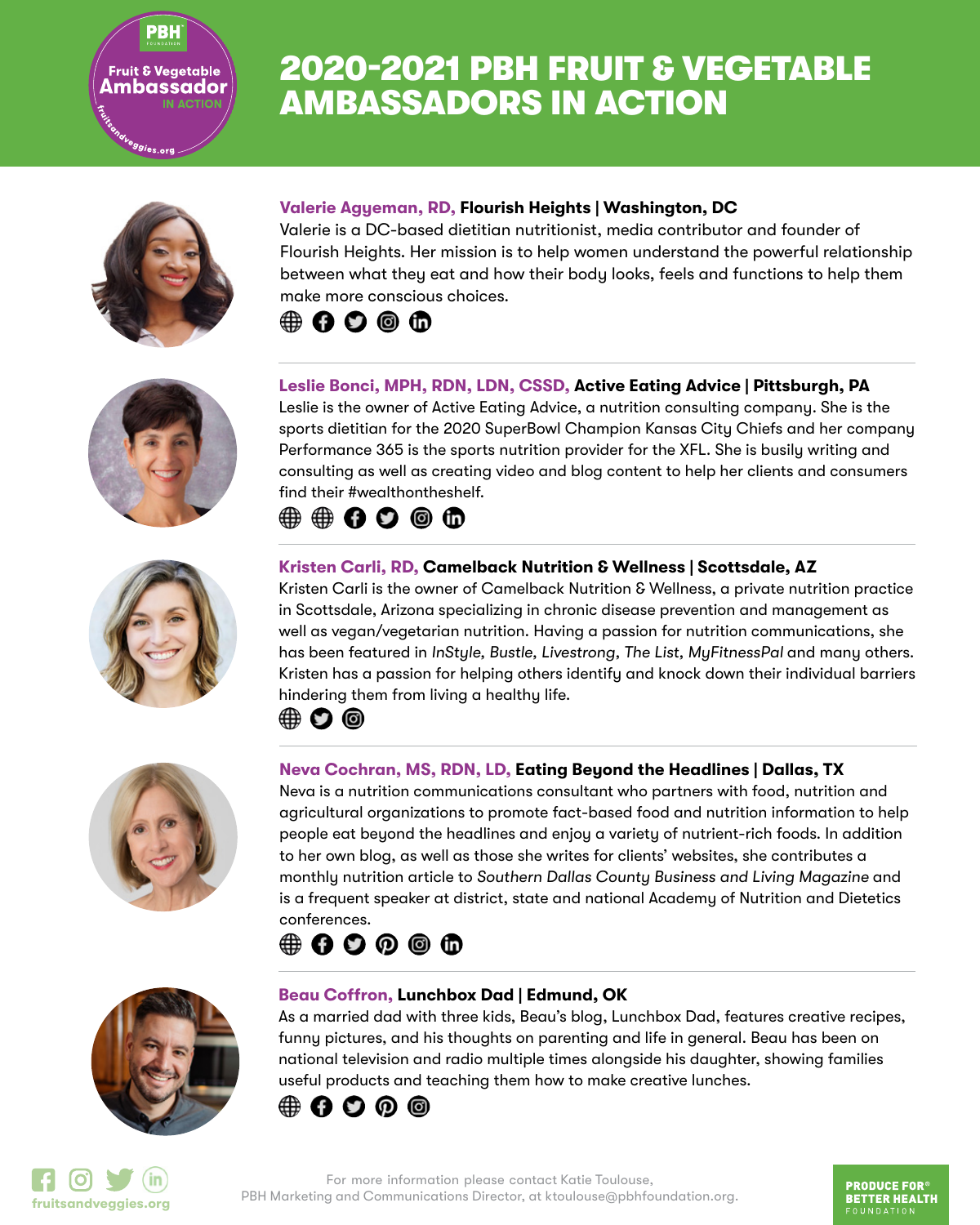### **Fruit & Vegetable** Ambassador **IN ACTION**

<sup>e</sup>ggies.org

**PBH** 

# 2020-2021 PBH FRUIT & VEGETABLE AMBASSADORS IN ACTION















### **Elise Compston, RD, LD and Stephen Compston, RD, LD, CDCES, Straight Outta Compston Kitchen | Reno, NV**

Elise and Stephen are husband and wife registered dietitians and the dynamic duo behind Straight Outta Compston Kitchen. They create simple, affordable, plant-focused recipes with creative spins on classic dishes and tasty new favorites – known as #upgradedeverydayeats.

# (#) {} {} {} {} {}

### **Chef Andrew Dole, MS, RDN, CSSD, CEC, BodyFuel | Castle Rock, CO**

Andrew is a registered dietitian, certified executive chef and endurance performance nutrition expert. He is the owner of Body Fuel Sports Performance & Lifestyle Nutrition where he helps people to reach their personal nutrition goals through therapeutic diets and performance nutrition plans as well as preparing meals as a private chef. Andrew also brings strong clinical expertise to the table, having previously worked as an in-patient clinical dietitian at Rose Medical Center in Denver, Colorado.

# $\oplus$  0  $\oplus$

### **Mandy Enright, MS, RDN, RYT, Team with ME: Nutrition & Fitness Consulting LLC | Jersey Shore, NJ**

Mandy is a registered dietitian as well as yoga and fitness instructor. She specializes in corporate wellness, nutrition communications and simple, actionable mealtime solutions from planning to preparation. Mandy is known as the FOOD + MOVEMENT® dietitian for her fun and flexible approach to maximize body and mind performance through lifestyle and mindset changes.

# **∰ΩΩ⊙©** th

### **Chef Abbie Gellman, MS, RD, CDN | New York, NY**

Chef Abbie Gellman, MS RD CDN is a spokesperson, recipe and product developer, and educator. She creates, produces and hosts cooking and nutrition videos as well as works with a wide variety of food companies/brands/commodity boards, foodservice operators, health professionals and private clients. She also contributes to many publications; her first cookbook, *The Mediterranean DASH Diet*, was published November 2019. She is the consulting "Better for You" R&D Chef/RD for the private company Happi Foodi and has created two lines of healthy frozen meals for them under the WalMart Better For You Great Value brand and the Happi Foodi brand.

### $\oplus$  000

### **Cara Harbstreet, MS, RD, LD, Street Smart Nutrition | Overland Park, KS**

Cara is a non-diet registered dietitian and nationally recognized food and nutrition expert. She specializes in intuitive eating and supports clients in fearlessly creating nourishing meals. Cara appears in local and regional broadcast media and contributes her nutrition expertise in the digital and blogging space. She also makes regular podcast appearances to promote the benefits of a flexible, intuitive eating pattern.



For more information please contact Katie Toulouse, PBH Marketing and Communications Director, at ktoulouse@pbhfoundation.org. **fruitsandveggies.org**

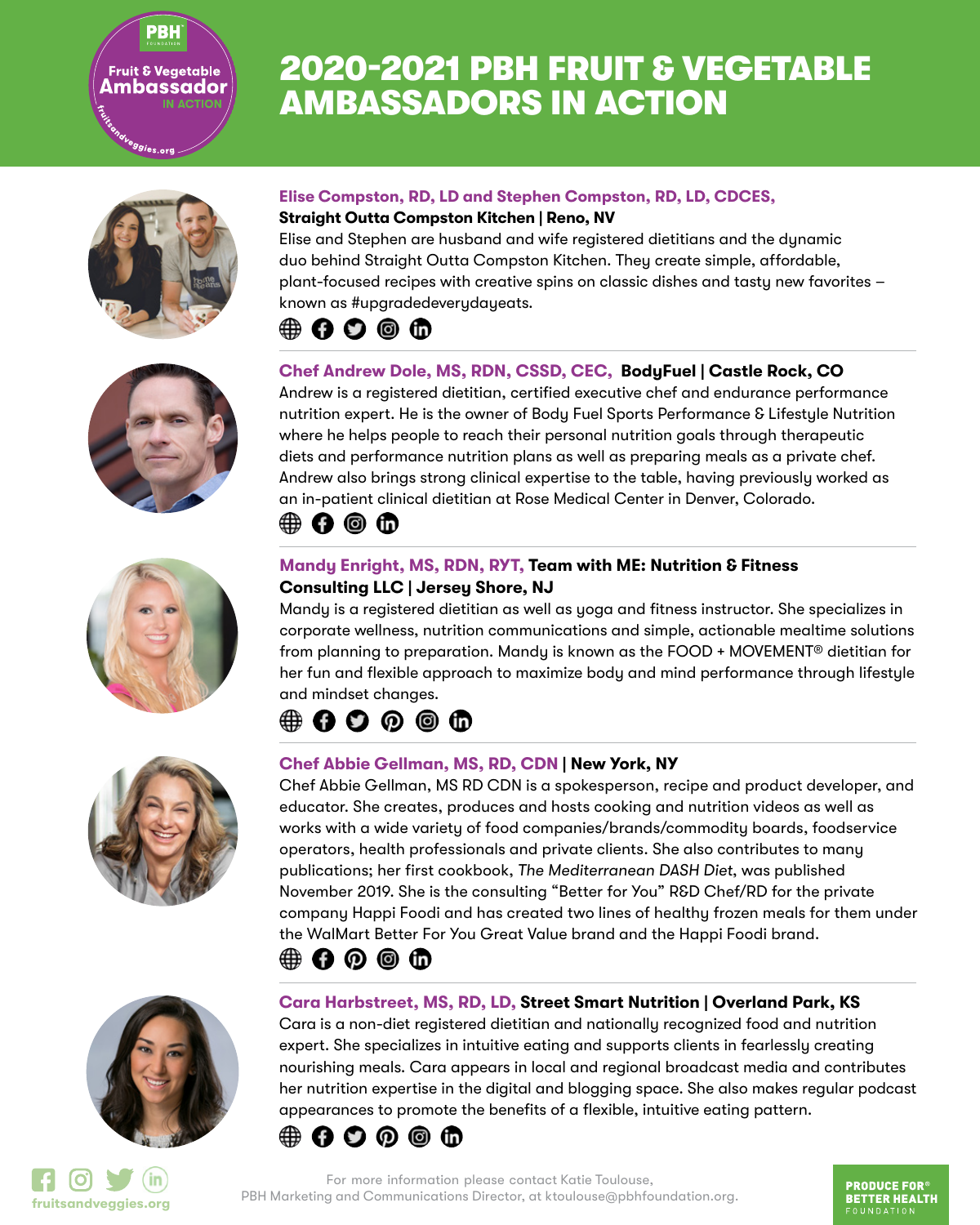<sup>e</sup>ggies.org

PBH

# 2020-2021 PBH FRUIT & VEGETABLE AMBASSADORS IN ACTION











#### **Dayle Hayes, MS, RD, Nutrition for the Future | Bozeman, MT**

Dayle, known online as School Meals That Rock, is a tireless cheerleader for excellence in school nutrition. As a registered dietitian, former teacher and grandmother, she is dedicated to making effective connections among cafeterias, classrooms and communities. Dayle has co-authored three influential papers for the Academy of Nutrition and Dietetics: *Nutrition Guidance for Healthy Children Ages 2-11 Years, Practice in Nutrition Programs and Services in Schools*, and the *Joint Position on Comprehensive Nutrition Programs and Services in Schools* (with School Nutrition Association and Society for Nutrition Education and Behavior).

# **⇔ იი** ი ი ო

### **Kelly Jones, MS, RD, CSSD, LDN, Kelly Jones Nutrition | Philadelphia, PA**

Kelly has a plant-forward approach to empower physically active individuals and busy parents to optimally fuel their body and mind. As a board-certified sports dietitian, mom and former division I athlete, she creates resources that integrate nutrition, fitness and environmentally conscious actions in realistic ways. She works with athletes at every level, runs an online sports nutrition course, consults on nutrition communications and represents brands in the media.

# $\textcircled{\tiny{\textcircled{\tiny{+}}}} \oplus \textcircled{\tiny{\textcircled{\tiny{+}}}} \oplus \textcircled{\tiny{\textcircled{\tiny{+}}}}$

### **Kristina LaRue, RD, CSSD, Love & Zest | Winter Park, FL**

Kristina is the founder of food and nutrition website, Love & Zest, where she shares easy weeknight recipes and breakfast meal preps to fuel the whole family along with real-life stories of modern motherhood. Kristina is a cookbook author, former NBA team dietitian and collegiate sports RD.

# $\oplus$  0000

### **Andrea Mathis, MA, RDN, LD, Beautiful Eats & Things | Pinson, AL**

Andrea is an Alabama-based registered dietitian nutritionist, mom and owner of the healthy food blogs, Beautiful Eats & Things and Little Eats & Things. After completing her graduate studies at the University of Alabama, Andrea worked in several different healthcare settings including clinical, public health and long-term care. Andrea believes in achieving optimal health by incorporating healthier eating habits into your lifestyle and making healthy eating fun!

# **⇔⊕∩O⊙©**

### **Chef Megan McCarthy, Healthy Eating 101 | Atlanta, GA**

Megan is a healthy lifestyle consultant, advocate and chef who focuses on how to prepare healthy, delicious foods and incorporate them into an everyday eating lifestyle. Her creative culinary experience and enthusiasm bring healthy foods to life while putting you at ease in the kitchen. She is the founder of Healthy Eating 101 and is the Edible Garden Chef at the Atlanta Botanical Garden, creating recipes focusing on simple, fast and fresh ways to enjoy the local and seasonal abundance.



For more information please contact Katie Toulouse, PBH Marketing and Communications Director, at ktoulouse@pbhfoundation.org. **fruitsandveggies.org**

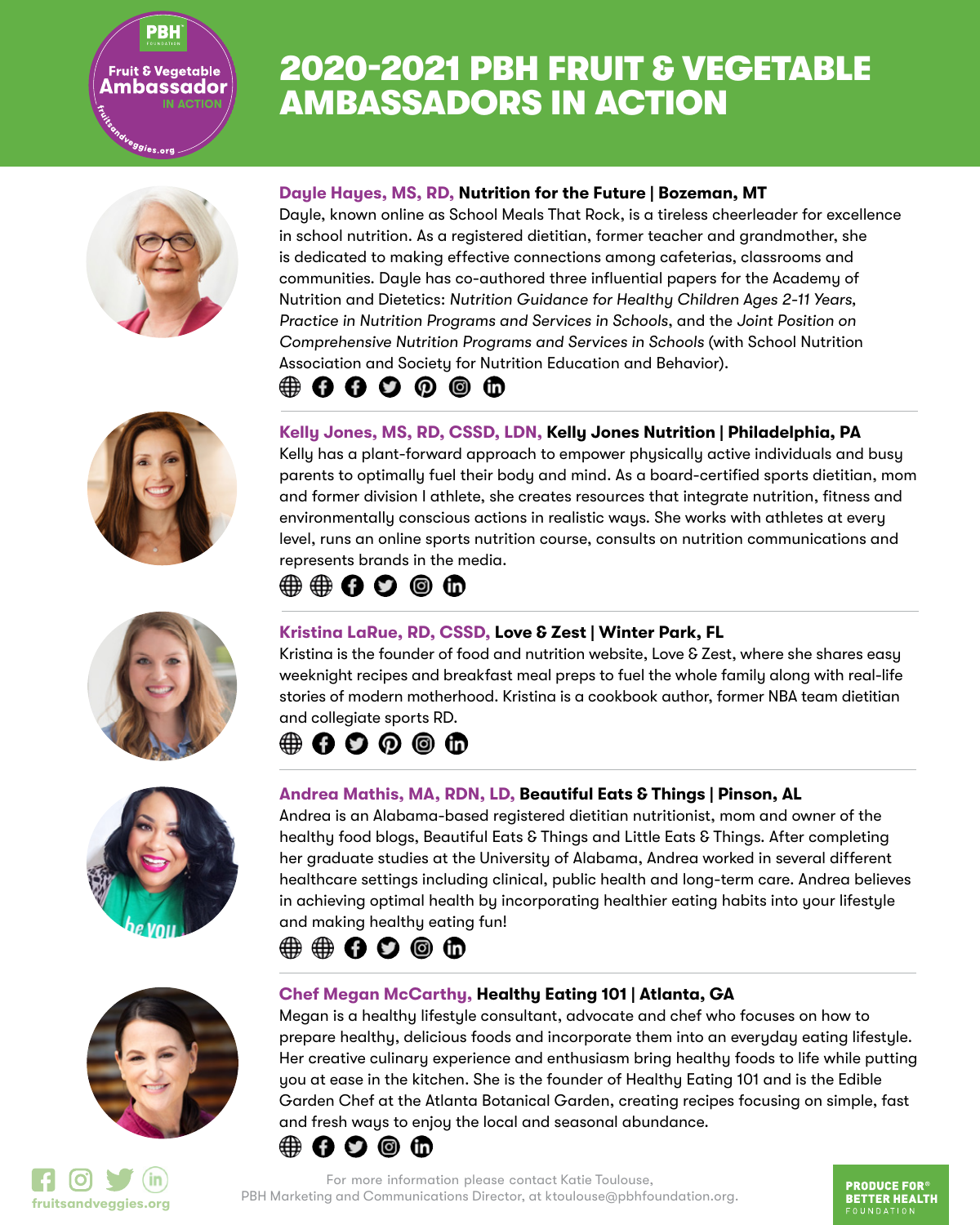<sup>9</sup>99ies.org

PBH

# 2020-2021 PBH FRUIT & VEGETABLE AMBASSADORS IN ACTION











### **Nicole Rodriguez, RDN, NASM-CPT, Enjoy Food. Enjoy Life. | New York, NY**

Nicole offers in-home meal prep and fitness coaching. She serves as the in-house dietitian for NavaFit and is chair-elect of the Nutrition Entrepreneurs dietetic practice group of The Academy of Nutrition and Dietetics. A passionate Master of Beef Advocacy, she's on an eternal quest for the best burger, sharing facts about the industry along the way. Eager to make a positive impact on the next generation, she recently took on the [role](https://enjoyfoodenjoylife.com/) [of G](https://twitter.com/nrodriguezrdn)[irl S](https://www.instagram.com/nrodriguezrdn)cout troop leader.



### **Joan Salge Blake, EdD, RDN, LDN, FAND, Boston University | Boston, MA**

Joan is a clinical professor at Boston University and the host of Spot On!, the hit nutrition, health and wellness podcast for GenZ. She is also a sought-after speaker at conferences globally as well as a nutrition blogger for U.S. News & World Report's Eat + Run column and a freelance writer for the Boston Globe. She has conducted more than 1,500 interviews on numerous nutrition topics in media outlets, including *BuzzFeed*, MSNBC and *The New York Times*.

## $\oplus$  0000

### **Sarah Schlichter, MPH, RDN, Bucket List Tummy | Washington, DC**

Sarah is a registered dietitian nutritionist and owns the blog and nutrition platform, Bucket List Tummy. She specializes in nutrition counseling, recipe development and photography as well as nutrition communications. She has been featured in *Women's Running, Runner's World, Shape Magazine, MyFitnessPal, Bustle* and more. Sarah enjoys helping people work on their relationship with food and also enjoys working with runners and athletes.

### $\oplus$  000

#### **Kelli Shallal, RD, Hungry Hobby | Phoenix, AZ**

Kelli is the author of *Meal Prep for Weight Loss* and the blogger behind the popular healthy living blog, Hungry Hobby. Kelli has been featured on major media outlets including *Today's Dietitian, Food & Nutrition Magazine, Good Morning Arizona*, AZTV, *Shape, Fitness, Health, Runners World, Buzzfeed* and *Self Magazine*.

### $\oplus$  00  $\oplus$

#### **Lori Taylor, The Produce Moms**® **| Indianapolis, IN**

Lori launched The Produce Moms® blog & consumer brand in January 2012. The Produce Moms® is a passionate advocacy platform for the fresh produce industry — inspiring families to eat more fruits and vegetables, introducing consumers to produce brands, and rallying the produce industry to converse with the consumer.